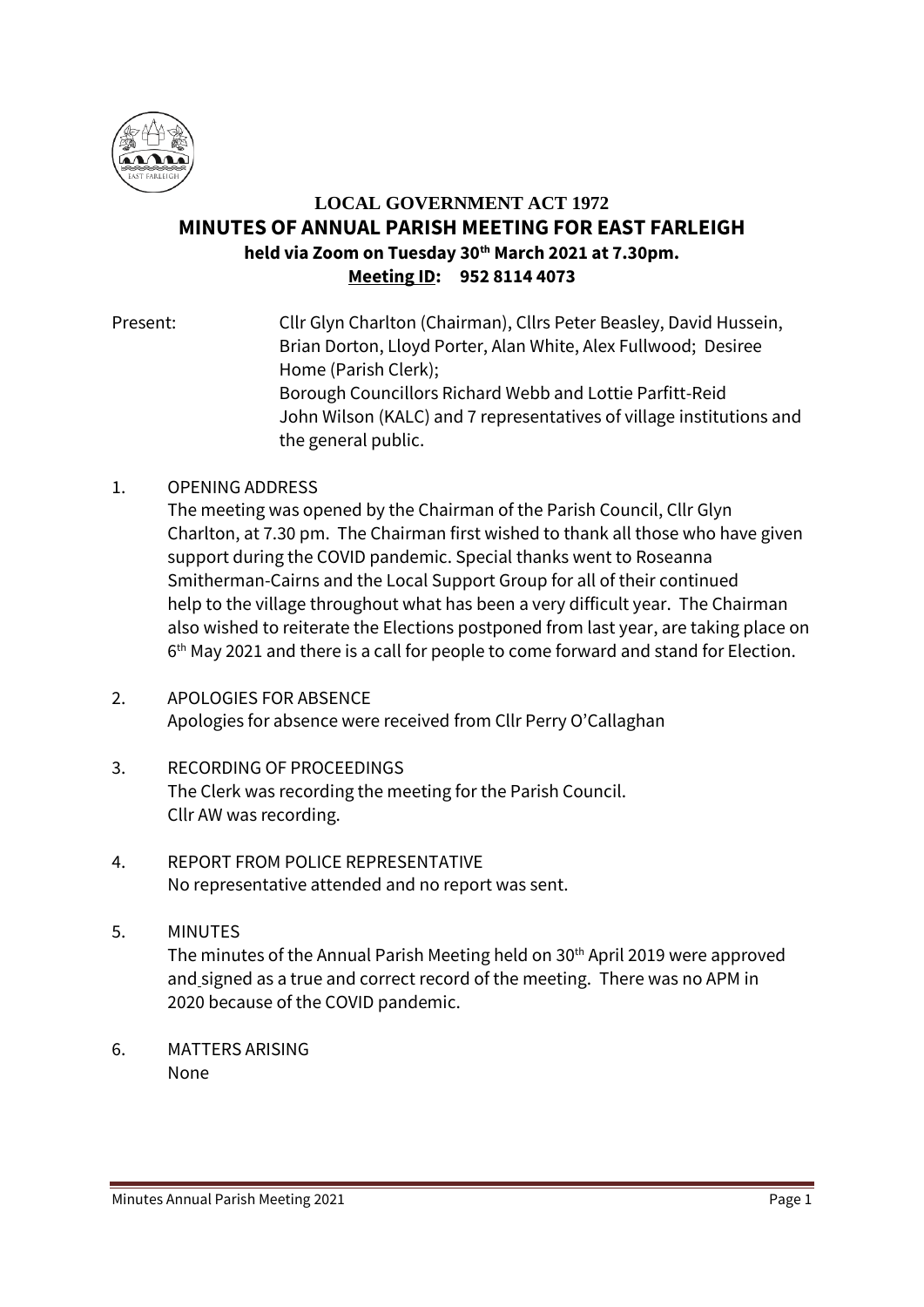# 7. COUNTY COUNCILLOR'S REPORT

The County Councillor was not present and had not submitted a report. The Chairman wished to extend thanks to Cllr Paulina Stockell for all of her help and support over the past year.

# 8. BOROUGH COUNCILLORS' REPORTS

Borough Cllr Richard Webb reported briefly on issues he had been involved with in East Farleigh including the fact that he has enjoyed working with East Farleigh Parish Council. Unfortunately, he hasn't been able to attend many meetings, but stated he is always available via email. He went on to highlight the LPR issues.

Cllr Lottie Parfitt-Reid joined the meeting.

Cllr Parfitt-Reid, who is on the LPR Strategic Planning and Infrastructure team, stated that the LPR Consultation period is now over and, information is still being loaded onto the Planning Portal. The problems with "The Green" in East Farleigh have received attention and a better plan for dealing with this is being put into operation.

Nothing further to report at this stage as all attention is now focussed on the upcoming Elections in May.

A couple of positive points to note; Maidstone in Bloom is being planned and Maidstone is getting its own Monopoly board.

Further, the Chairman thanked Cllr Lottie Parfitt-Reid for her help with keeping the village pavements cleared and passable.

- 9. REPORT FROM THE CHAIRMAN OF EAST FARLEIGH PARISH COUNCIL A copy of this is attached and items covered in Opening Address.
- 10. REPORTS FROM VILLAGE ORGANISATIONS AND REPRESENTATIVES The major points to emerge from verbal or written reports from village institutions were as follows:-
- 10.1 East Farleigh Pre-School No one attended and no report was received.
- 10.2 Sir John Franklyn Almshouses Trust Hilary Moon attended and read out a brief report (attached). Richard Yaxley was unable to attend.
- 10.3 East Farleigh Club No one attended and no report was received.
- 10.3 John Bunyan Leaver Charity Cllr Peter Beasley, trustee of the Charity, reported that they have had a good productive year and, this has proved invaluable resource during Covid restrictions.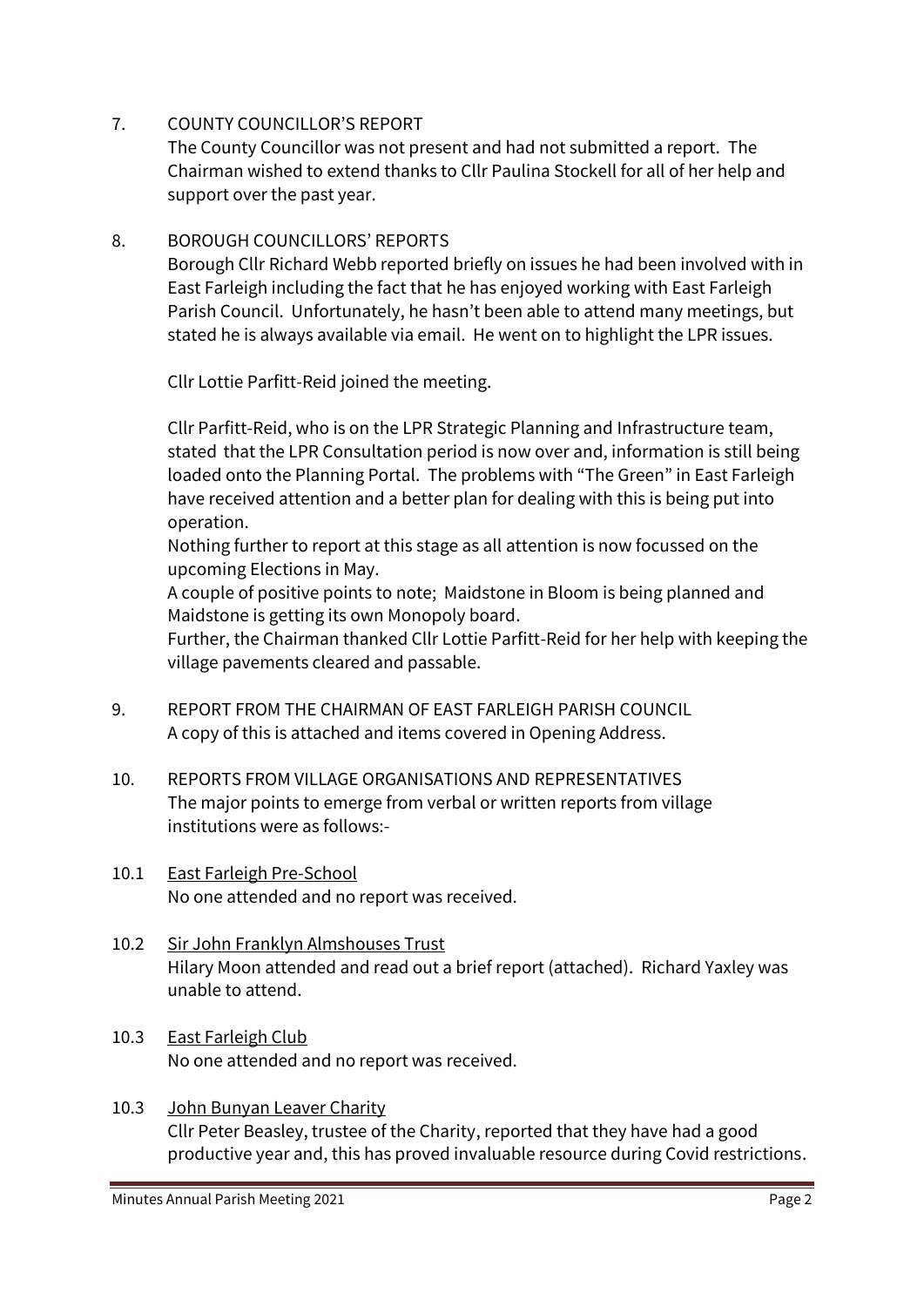The Charity has donated to East Farleigh School for the greenhouse and Dandelion Time this year. Currently no vacant plots.

10.4 Speedwatch

Cllr Peter Beasley reported that East Farleigh Speedwatch normally deploys twice monthly at certified sites in the village but, this has been on hold because of Covid restrictions (now allowed to continue as of 29th March). Volunteers are always in short supply and always needed.

- 10.5 East Farleigh Brownies No one attended and no report was received.
- 10.6 West Farleigh Youth Football Club No one attended and no report was received.
- 10.7 East Farleigh Primary School No one attended but Headteacher, Mark Rivers, sent a report (attached).
- 10.8 Church/East Farleigh Parochial Church Council Peter Callway attended and explained that the benefice faces challenging times. Rev Callway proceeded to read out his report.
- 10.9 Farleighs WI Pam Lindon attended and read out the WI Report (attached).
- 10.10 Priory Close Residents Association No one attended and no report was received.
- 10.11 Montessori School No one attended and no report was received.
- 10.12 Farmers Markets No one attended and no report was received.
- 10.13 Gardening Club No one attended and no report was received.
- 10.14 Old School Hall

.

Gary and Mandy were unable to attend but sent a short report (attached). The Chairman wished to thank them for their support and for managing to keep going during difficult times. He further mentioned that this is an important venue for the village.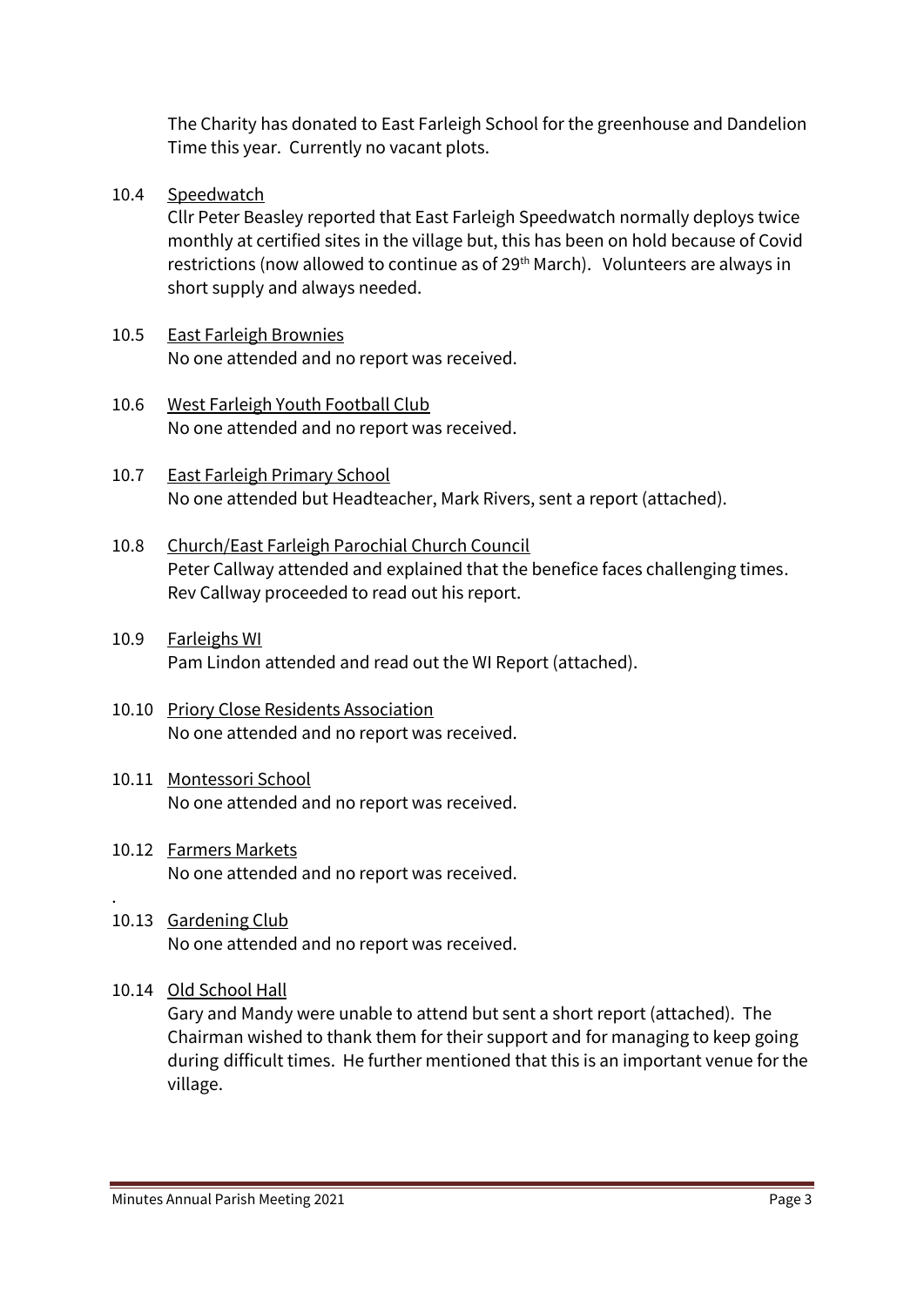## 10.15 Fete Committee

Adam Palmer reported that the fete did not go ahead in 2020 because of Covid restrictions and there are no plans for a fete this year either for the same reason. Planning is now focussed on a fete in 2022. He further reported that, there have been a few people who are no longer able to help out or, who have moved out of the village – Sue Morris will no longer be able to help but the Fete Committee wished to express their thanks for all her past efforts.

The Chairman wished to pass on thanks to the Fete Committee on behalf of East Farleigh Parish Council.

## 10.16 Community Support Warden

Adam McKinley is no longer the CSW for this area. The current CSW contact is Janet Greenroyd and no report was received.

Note: The Chairman thanked all the village organisations and volunteers for all they do for the village of East Farleigh and its residents.

## 11. PUBLIC FORUM

No public attendee wished to speak.

Cllr David Hussein wished it noted that there has been a Parish Council in East Farleigh for over 150 years. There is a possibility that MBC would have to step in if there is no interest in people standing for election and, Cllr Lloyd Porter mentioned that it may be subject to a "Grouping Order" but this is uncertain at this time. Therefore, there is an urgent need for new Councillors at the forthcoming elections.

# 12. NEXT ANNUAL PARISH MEETING

- To be advised
- Next Parish Council Meeting is Tuesday 6<sup>th</sup> April 2021 at 7.15pm after the Planning Committee Meeting (Agendas and Meeting links are on the Parish Websit[e https://eastfarleigh-pc.org.uk](https://eastfarleigh-pc.org.uk/) )

There being no further business, the meeting was closed by the Chairman at 8.09 pm.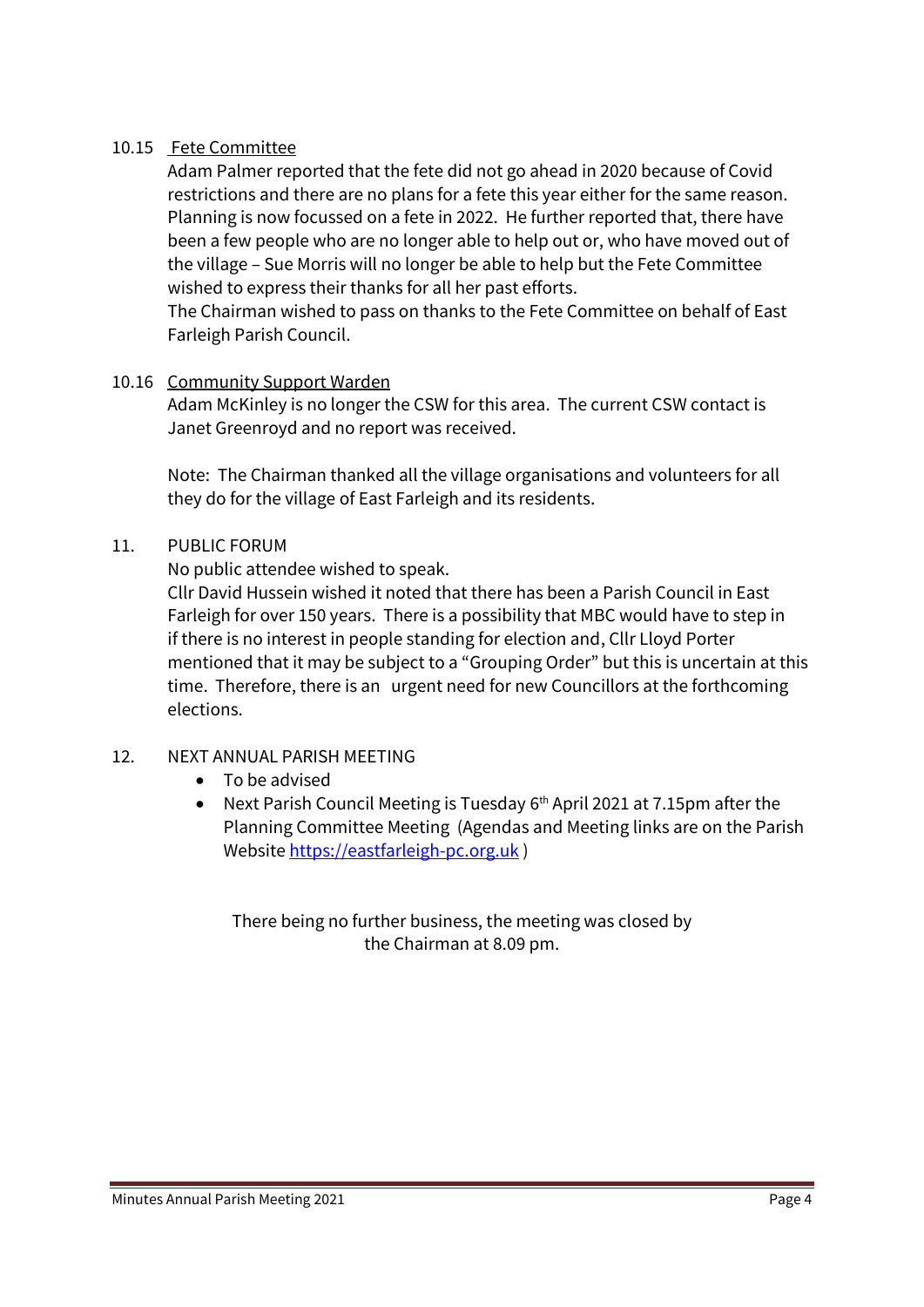# EAST FARLEIGH PARISH COUNCIL Chairman's Report 2021

My report last year was written and only placed online in the hope that it would be able to be delivered within a few weeks. As we are now all aware, COVID-19 has affected us all for far longer than we had hoped but at least the outlook looks brighter now.

Council elections were cancelled last year so our term of office was extended and now the elections are due on 6th of May. Currently the council is up for re-election and there are potentially 9 vacancies for election. We are running with 8 councilors after Jackie King resigned during the year. We are aware that 5 councilors are putting themselves forward for re-election so even if they are successful there are plenty of opportunities for others to stand to attain the full complement of 9. This presents a huge opportunity for those interested especially those from areas where residents feel they are not represented. It has always been my aim to have councilors from all areas in the village. This is a real opportunity as if more than 9 residents stand there will be an election for all to decide how the village will be best represented. We have done a lot of work recently setting up a new web site in an endeavor to improve communication with everyone. You will find details of what The Parish Council is responsible for in looking after the community in which we live. Please take a look[:www.eastfarleigh-pc.org.uk](http://www.eastfarleigh-pc.org.uk/)

We have continued to deal with planning issues in the village as a consultee and we have managed village maintenance trying to keep pathways clear, gulley's flowing, and litter to a minimum. It will always amaze me the amount of litter that is discarded from cars as they drive through our village. I wish to express our thanks to the many residents that pick up litter throughout the year. Many villages organise litter picking days but we are also very concerned at the lack of footpaths in East Farleigh and the dangers of walking on the roads with fast moving traffic.

Ongoing are efforts to restrict lorries on Dean Street and when COVID-19 restrictions allow, we are ready to set up lorry watch. This has potentially increased large lorries onto Lower Road and we are discussing if there is something that could be done to reduce this flow of lorries. There is a scheme under consideration by Kent Highways for all lorries to have a permit if they are delivering in the area, but this has got bogged down a little due to the issues over Brexit.

We continue to endeavor to prevent speeding through the village and are currently in discussion with highways over the traffic calming scheme on Lower Road. Speed watch has been suspended during COVID-19 which certainly has not helped. We are just initiating an experiment where we will pay for police time to attend regularly to carry out speed enforcement.

Des, our clerk, is settling in now and I would like to thank her for all her hard work. I would also like to thank all the council members who all play and important role in bringing our decisions to fruition. I am not standing for re-election. I have been on the council for 16 years and it is now time for me to pull back to give the opportunity for new ideas. I have enjoyed my time serving the community and have been very privileged to see many ideas come to fruition.

I would particularly like to thank Peter Beasley who has been Vice Chairman all the time I have been Chairman.

In closing, I wish the new Councillors - whoever they are - good luck in looking after our Parish and the community in the years to come.

Glyn Charlton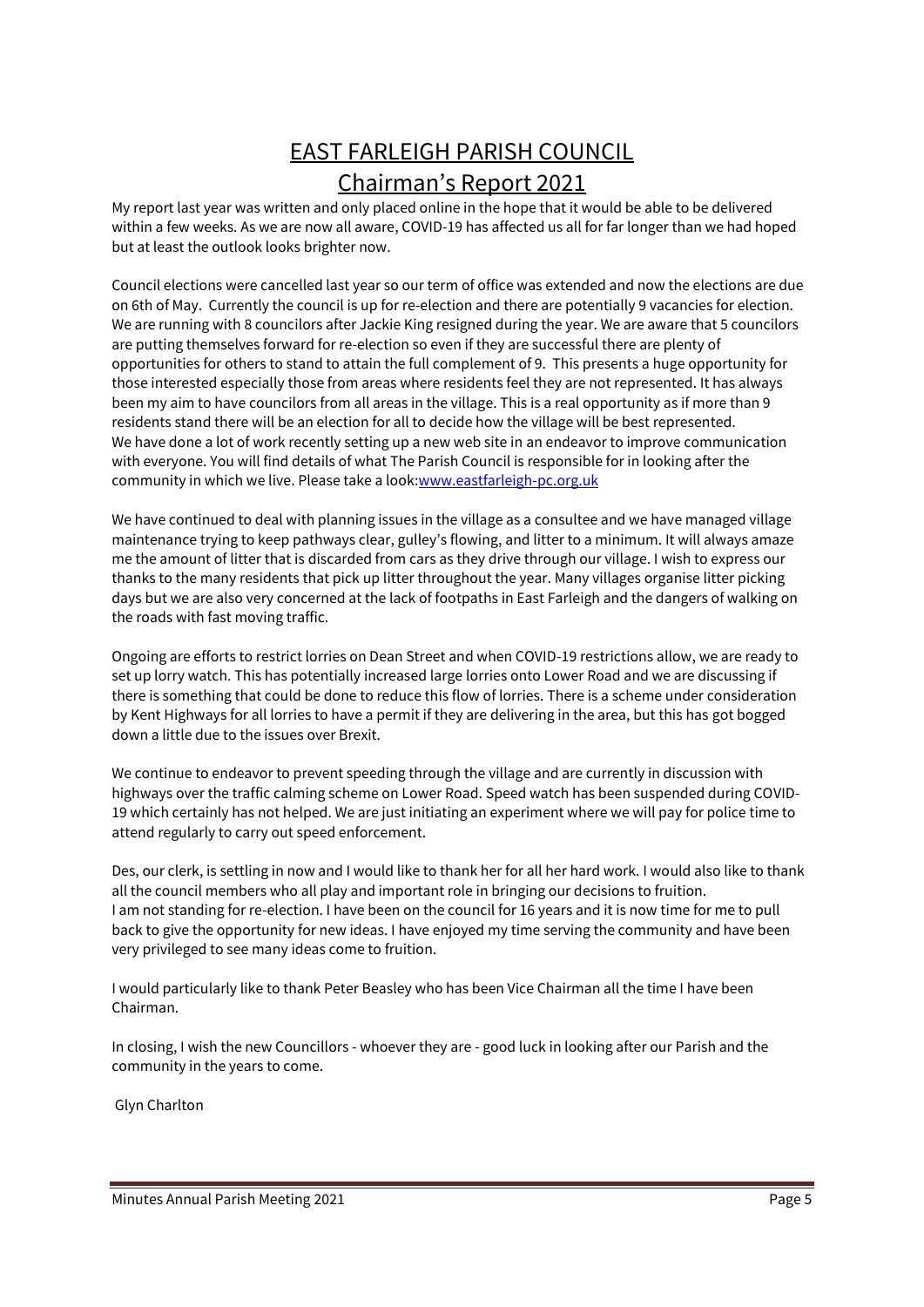#### REPORTS FROM VILLAGE ORGANISATIONS AND REPRESENTATIVES

### **REPORT TO EAST FARLEIGH PARISH COUNCILTHE SIR JOHN FRANKLIN CHARITY FOR ALMSHOUSESCHARITY NO. 210899 - ANNUAL REPORT**

#### **Committee Members**:-

Richard Yaxley – Chairman Debbie McKay – Trustee Treasurer Hilary Moon - Honorary Secretary Peter Jennings – Trustee Building Maintenance Trustee Gardens – position vacant

#### **Introduction**

This year has been a difficult year for all of us , with Covid interfering with the way we live our lives and with the third wave, it has become apparent that we all now know someone that has the virus clearly a sign of how careful we all need to be. Fortunately all the residents and Trustees have managed to avoid Covid.

#### **Cottages**

With regard to the ongoing maintenance issues on such old buildings we have had to cut back on some of the internal work to the restrictions of Covid, only emergency work has been carried out, namely the replacing of the gable ends weather boarding that was torn out during a storm – during this work we took the opportunity to increase the insulation . Also some updating of the electrics 'deemed unsafe' was carried out.

The grounds of the cottages have not been neglected by Covid, our contract gardeners along with some help from the residents have managed to keep them looking neat and tidy.

#### **Committee**

Last year we saw the resignation of one of our Committee members Trevor Jones, we thank him for his work on the Committee and wish him well.

I would like to take this opportunity in thanking all the past and current members of the Committee for all their work they do in supporting this charity.

#### **Residents**

Despite the difficult times, in general the residents continue to live in relative harmony and in good health.

#### **Summary**

With the continued support of the Committee and in spite of Covid we will do our best to continue our work for the charity in maintaining the cottages and gardens, to ensure a pleasant environment for all residents to live in.

Chairman Almshouses R.F. YAXLEY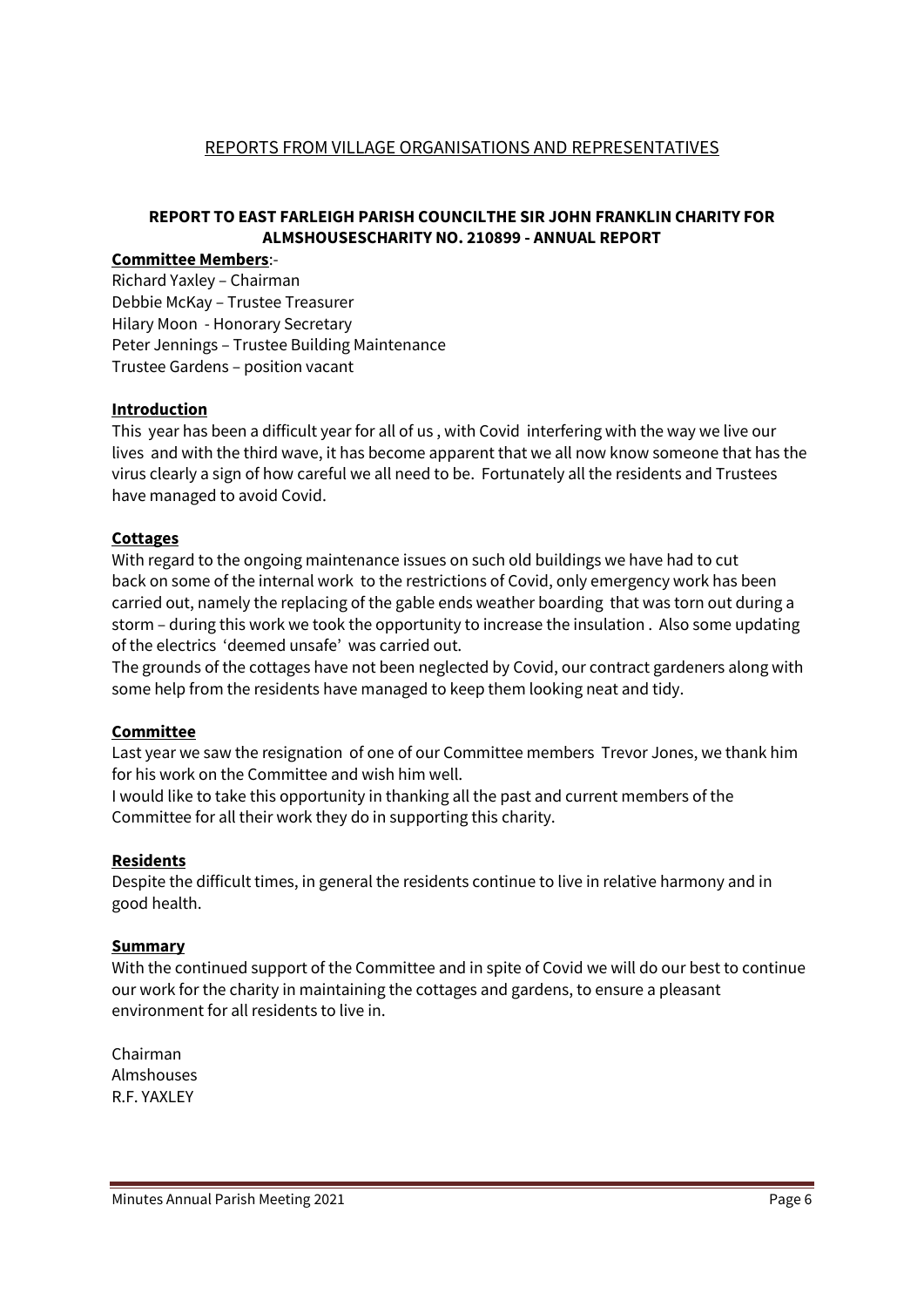# **John Bunyan Leaver Charity Allotments**

The JBLC Vicarage Lane Allotment site continues in good health, despite the difficult year endured by one and all.

An oasis of growing pleasure in the very heart of the village, with around 35 plots, both full 10 rod plots and some half size 5 rod plots, a huge range of vegetables, fruit and flowers are grown.

Maintenance and Insurance costs having been paid, the charity made donations to East Farleigh School for the purchase of a Greenhouse and to Dandelion Time to assist with their invaluable work with young people.

We currently have no vacant plots and a small waiting list. Thank you. Peter Beasley

March 2021

# **East Farleigh Speedwatch Team is part of the Kent Community Speedwatch Network**

I am sure you are all familiar with Speedwatch, so just to say the dedicated team of volunteers that normally deploy on a twice a month basis at the certified sites in the village helping to make the local roads safer have been unable to do so as Speedwatch deployments were not permitted on the instruction of the Chief Constable due to Covid. I am pleased to report that the ban will be lifted shortly, and regular deployments will resume.

The volunteers are all police trained, operate at carefully selected roadside sites using portable speed indicating devices (known as SIDS) The teams capture and report details of vehicles travelling above nationally recommended speed thresholds. The details are stored by Kent Police for 12 rolling months. Letters will be sent to registered owners who repeatedly speed and to those who are more than 50% over the limit. The more serious of these letters are hand delivered by police officers.

Interestingly 90% of speeding vehicles are not detected a second time by any of the multiple speedwatch deployments in Kent during the following 12 months. Once seems sufficient for most drivers.

Speedwatch relies on volunteers and these are in short supply, so If you are interested to help make our roads safer, willing to undergo police training, and can spare a few hours a month please get in contact with me. Thank you.

Peter Beasley. March 2021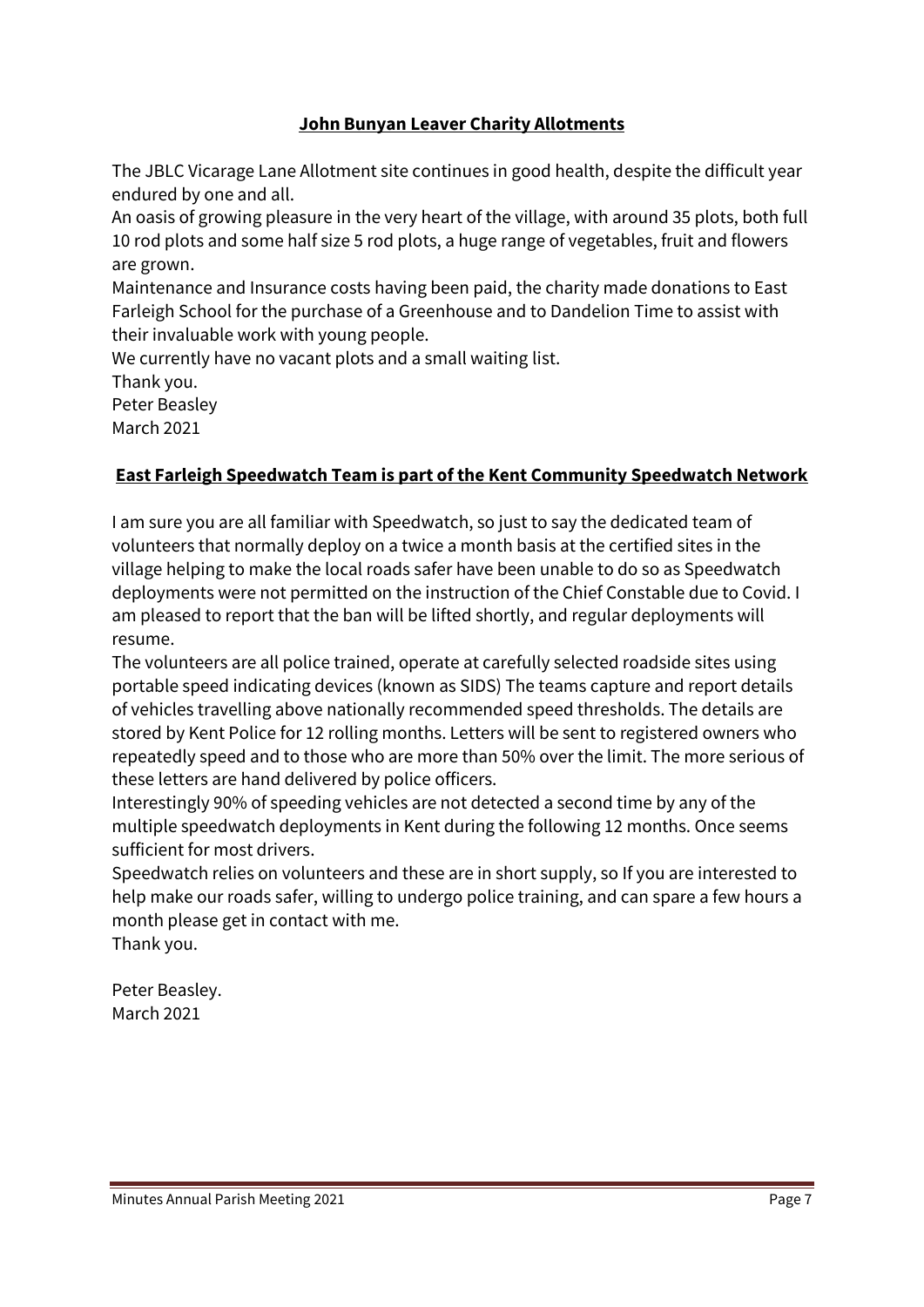## **East Farleigh Primary School Update – Parish Council March 2021**

Like others, this has been an extraordinary year for our school and its community. East Farleigh has needed to quickly evolve and adapt to keep up with the ever-changing directives from the government in their response to the pandemic. I am exceptionally proud to say that the school has remained open throughout this period to provide support for those whose parents are critical workers or are classed as vulnerable. Our staff have been a credit to their profession, exhibiting relentless commitment and energy in providing the very best provision for our young people and their families. Equally, our parents and extended family members have been phenomenal in supporting our endeavours to ensure that children continue to engage in their learning albeit through very different means.

In my last report, I nodded to the planned investment to improve the school's infrastructure for IT; this turned out to be an invaluable venture. The school has swiftly moved forward to meet the technological demands of the 21st century, this has included the installation of broadband and Wi-Fi networks; procuring new laptops and supporting equipment and software; upskilling staff and pupils to use a multitude of teaching and learning platforms. Through this investment, we have been able to provide an exceptional level of remote provision; this provision has evolved enormously throughout the last year, from uploading pre-recorded videos at the start of lockdown to delivering daily, live virtual lessons.

East Farleigh continues to benefit from the generosity of the wider community. Whilst the WI haven't been able to be in school to listen to readers, they have continued to support the school in leading an IT initiative of donating preloved equipment to support families and children in accessing online learning. I would like to extend my thanks to all those that supported this cause so generously. The Friends of East Farleigh have also continued to be a huge support to the school. Their past fundraising efforts have helped us enormously in providing much needed funds for 32 new Chromebook laptops. Like other charities, the pandemic has posed significant obstacles for the usual calendar of fundraising events, however the drive and passion amongst our Friends committee remains impenetrable with a number of events already in the pipeline for when restrictions are relaxed. I know the support from our local community will continue to champion the school in these endeavours.

I am delighted to say that the children have quickly settled back into their school routine, the sense of excitement and beaming faces when we reopened to all children on the 8th March was an absolute joy to see. Whilst there will undoubtedly be some catching up to do, the children continue to show enormous resilience to make great strides in their learning. The invaluable partnership between parents, family members, the local community and our school will continue to play a pivotal role in enabling children to overcome challenges in order to reach their full potential.

Our school continues to make strides in its journey to improve, with rejuvenated classrooms, an enticing new curriculum and ever-improving standards; the local authority agree that we are now a good school. We remain optimistic about the summer months and easing of restrictions so that we can once again open up our doors to the wider school community and celebrate all that has been achieved so far.

Mr. Mark Rivers Proud Headteacher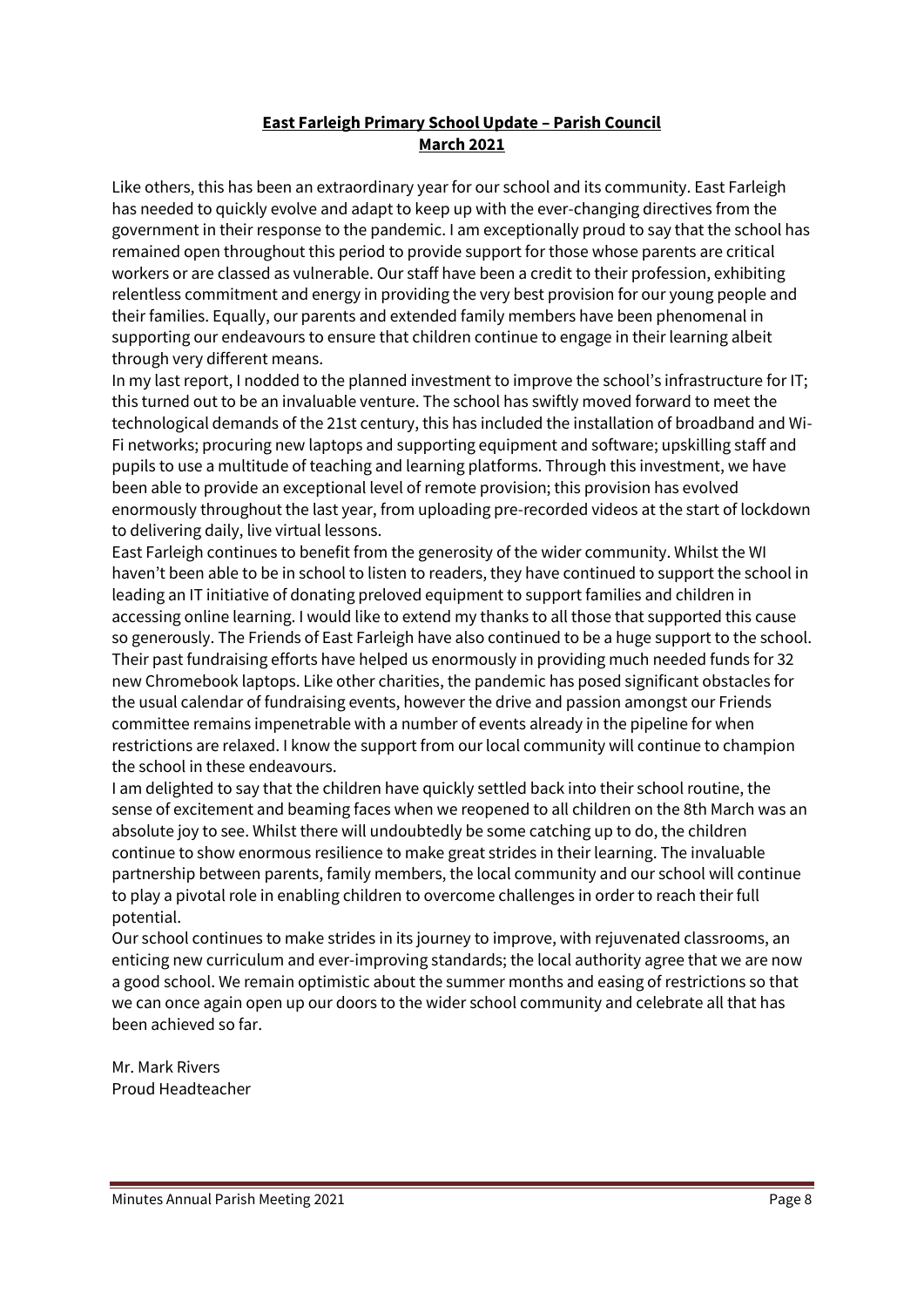## **Report for the East Farleigh Parish Council AGM from East Farleigh Parish Church**

As you know, the church in East Farleigh has been at the centre of the life of worship in the community for over a thousand years, and as the Rector for the past eight years my desire has been to build a thriving church open to the community. We are committed to maintain the fabric to ensure access for future generations. The number of regular worshippers has regrettably fallen over the past couple of years as our older members have become more frail and some, sadly, have died. This presents a real challenge to maintaining the presence of the church in the village, and even more so in the light of a global pandemic. We are grateful for the ongoing relationship and partnership with the Parish Council and our neighbours in the Old School House.

We have particularly benefitted from village involvement in Christmas Carols and Remembrance Services, our relationship with the school, and the annual Christingle still attracts hundreds of people during normal times. My hope is that we might yet have a revival of worship in the church, and I pray that this will bring benefits to the wider community.

On a personal note, I am retiring from active ministry in September and will be moving to Langley, where I hope to use all I have learned about parish life to serve the community there.

#### **Revd. Peter Callway**

30th March 2021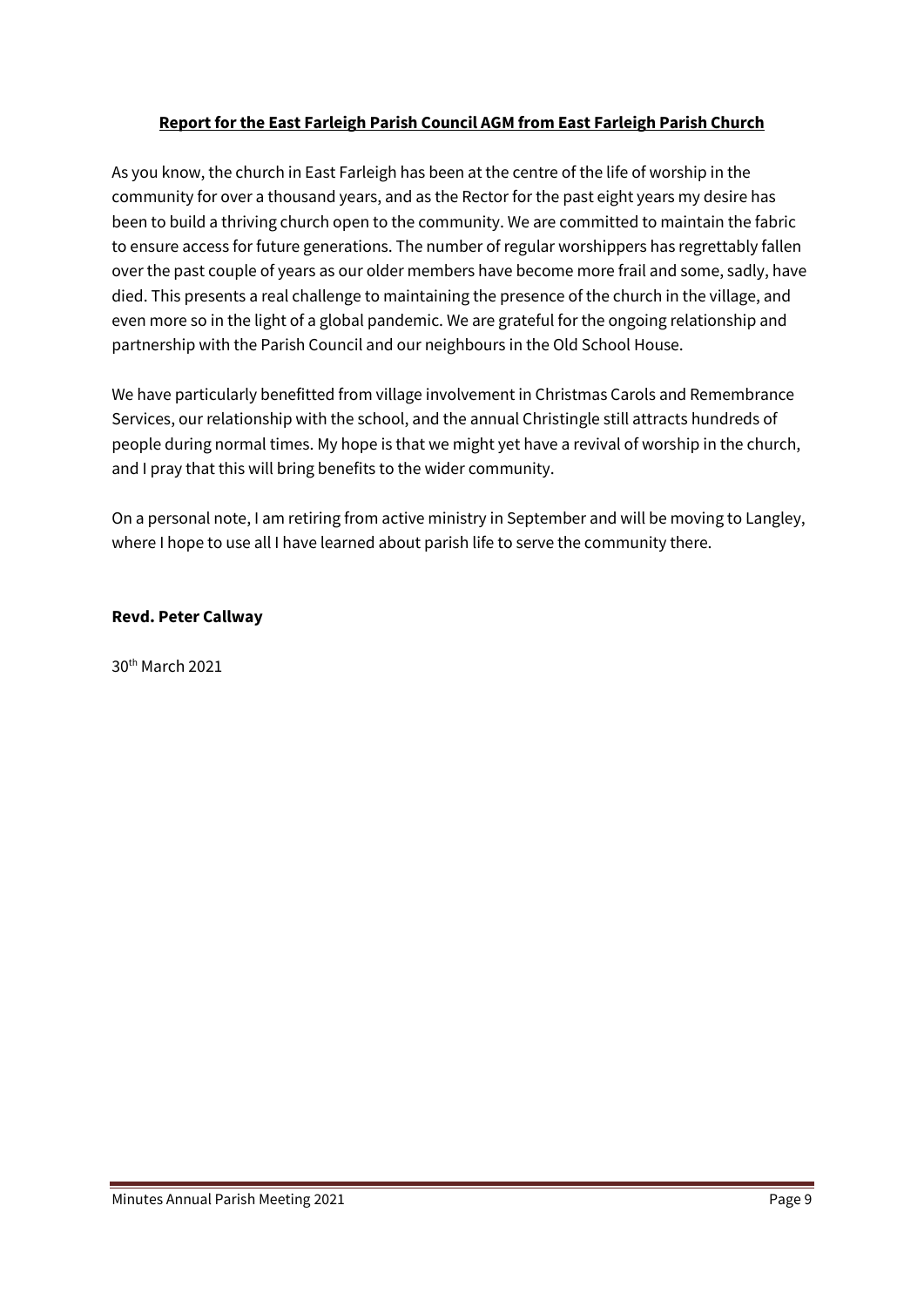## **The Farleighs WI**

Here is the report for The Farleighs WI and yes, I will be attending next week, unfortunately the Chair of the Hall Committee cannot attend. From: Pam Lindon <pamlindon@btinternet.com>

Just before lockdown we had arranged to have the floor sanded and revarnished. The hall committee worked hard to ensure the hall was covid safe and we were able to have a few hirers until lockdown again. We have received a few generous donations and grants during the year, which enabled us to have new front doors fitted.

The WI has not been able to hold a meeting in the hall since March 2020 but in order to keep in touch with our members we arranged, monthly updates in newsletters to be sent to all members, meetings in the Park to catch up and Zoom meetings with Speakers since Christmas.

We are looking forward to welcoming back WI members and hirers, when we will be the hub of the community again.

We will continue to ensure the hall is kept in good condition as an asset for the village.

Pam Lindon Wendy Barrott President Chairman